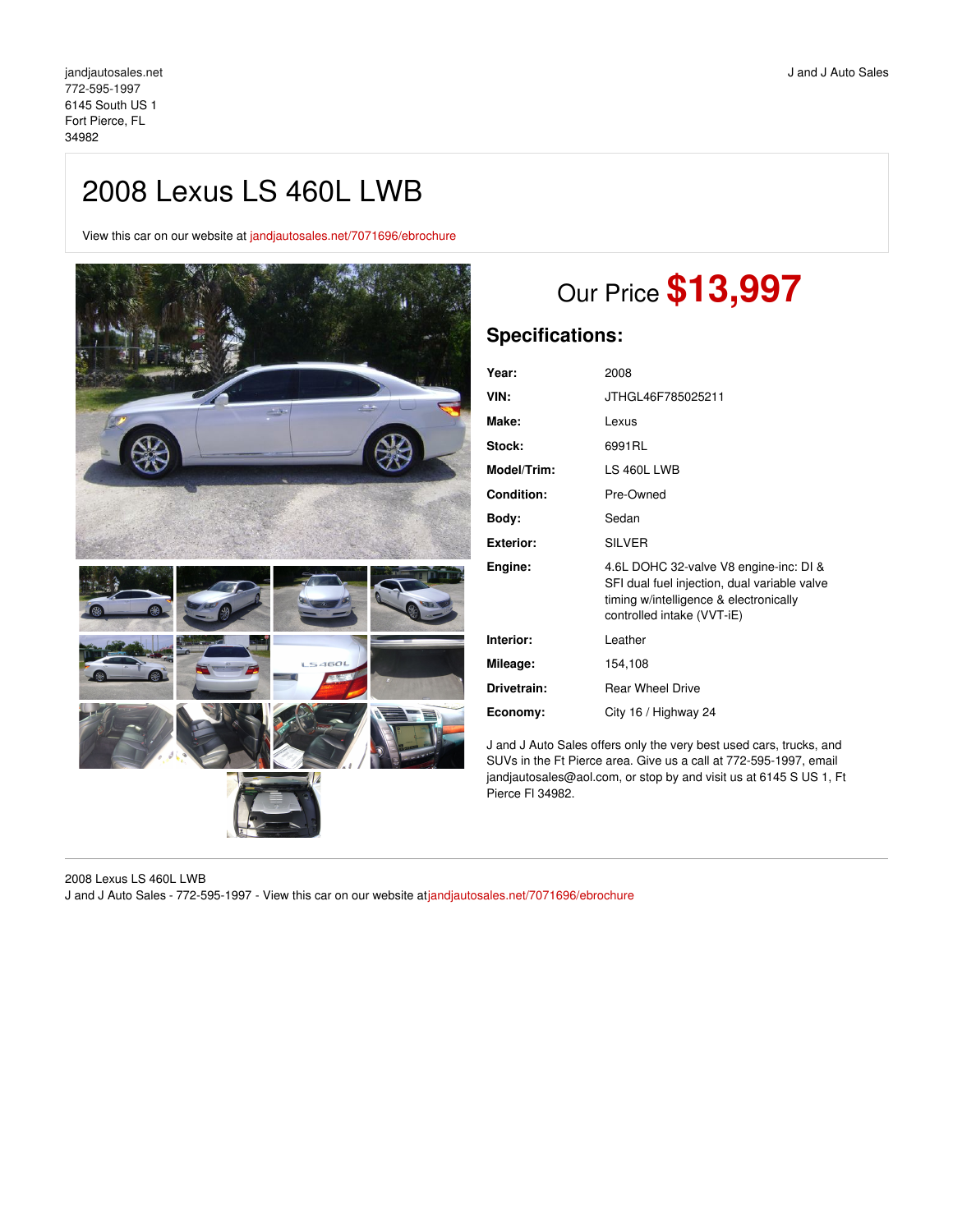

#### 2008 Lexus LS 460L LWB

J and J Auto Sales - 772-595-1997 - View this car on our website at[jandjautosales.net/7071696/ebrochure](https://jandjautosales.net/vehicle/7071696/2008-lexus-ls-460l-lwb-fort-pierce-fl-34982/7071696/ebrochure)

### **Installed Options**

### **Interior**

- Leather seat trim
- Pwr climate-controlled front bucket seats-inc: 16-way pwr driver seat, 12-way pwr passenger seat, pwr lumbar, 3-position seat memory, adjustable headrests
- Heated rear seats-inc: (3) adjustable headrests
- Center console-inc: sliding armrest, storage bin- Carpeted floor mats
- Wood & leather-trimmed pwr tilt/telescopic heated steering wheel-inc: audio controls, brake hold function, multi-info display controls, Bluetooth controls, memory
- Optitron electroluminescent instrumentation
- TFT (thin film transistor) multi-info display-inc: driving range, average MPG, current MPG, average speed, outside temp, elapsed time, maintenance & diagnostic messages
- Direct-type tire pressure monitor system
- Pwr windows-inc: 1-touch open/close, pwr retention- Pwr door locks w/anti-lockout feature
- Pwr door closers- Pwr trunk-inc: 1-touch open/close, jam protection
- SmartAccess-inc: keyless entry, keyless start, window down, moonroof open
- 30-GB hard disk drive navigation system-inc: voice activation, Bluetooth, rear backup camera
- Cruise control- Vehicle theft-deterrent system w/engine immobilizer
- HomeLink universal transceiver- Alarm system
- Illuminated remote releases-inc: trunk, fuel filler door
- AM/FM/MP3/WMA stereo w/in-dash 6-disc changer-inc: digital sound processor (DSP), automatic sound levelizer (ASL), electronic crossover network, (10) speakers w/subwoofer, auxiliary audio input
- XM satellite radio-inc: real-time traffic displays, dynamic rerouting
- Dual-zone automatic climate control system-inc: body heat sensor, smog sensor, auto recirculation, clear air filter, pollen filter
- Rear window defogger w/auto-off timer- Auxiliary pwr outlet
- Grain-matched wood trim-inc: center console, dash, door panels
- Electrochromic rearview mirror- Pwr rear sunshade
- Front/rear dual illuminated vanity mirrors- Front/rear spot-lamp illumination